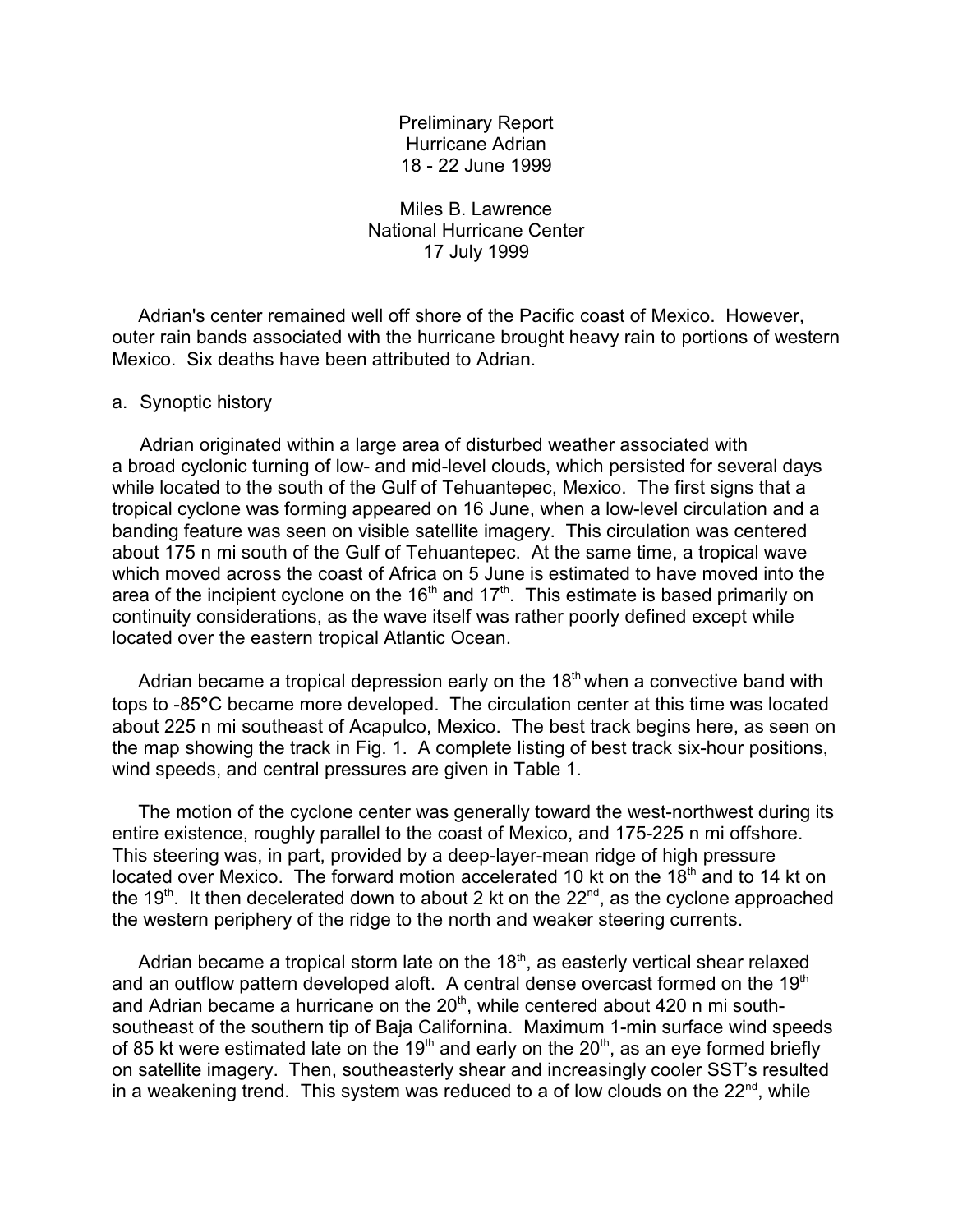centered about 300 n mi southwest of the southern tip of Baja California.

## b. Meteorological statistics

Figures 2 and 3, respectively, show best track curves of wind speed and central pressure versus time. The satellite Dvorak estimates of wind and pressure that were used to determine the best track values are plotted on these figures. In addition, the ship *L'atalante,* moving southward from Mexico, passed about 30 n mi west of the center of Adrian on the  $19<sup>th</sup>$ , as the storm was reaching hurricane force. The ship's minimum pressure was 998.6 mb and its reported maximum wind was only 34 kt, indicating that the winds were probably weaker on the west side of the circulation.

The center of Adrian also passed about 30 n mi south of Socorro Island on the  $21^{st}$ , while weakening from a hurricane to a tropical storm. Reports are incomplete from this island. However, a 993 mb surface pressure was reported at 1200 UTC when the center was near its point of closest approach. Socorro Island's surface wind observation at this time was 070 degrees at 39 kt and this was the highest wind speed reported from there.

c. Casualty and damage statistics

 Some of Adrian's outer rain bands produced heavy rain over portions of Mexico. According to the Associated Press, the Mexican government news agency Notimex reported minor flooding in the northern state of Coahuila and the coastal state of Colima. Reuters reported two drowning deaths and one person missing inland in the state of Chiapas from river flooding. Although Adrian's winds were only in the 30 to 40 kt range on the  $18<sup>th</sup>$ , Reuters reported that four persons were swept away and drowned from a huge wave on the beach in Chiapas.

## d. Forecast and warning critique

 The official track forecast errors were generally in the normal range for the eastern Pacific basin, ranging from 11 n mi at the 0-hr forecast to 83 n mi at 24 hours to 148 n mi at 48 hours to 149 n mi at 72 hours. The number of cases ranged from 15 at the 0 hour to 3 cases at 72 hours. During the  $18<sup>th</sup>$  and  $19<sup>th</sup>$ , the GFDL model exhibited a right bias showing a threat to Mexico. This is believed to be related to poor initializations of the NCEP global spectral model and the official forecasts were not influenced by this bias. Official wind speed forecast errors were generally small. In the early stages, the official forecast had a negative bias, under-forecasting the peak intensity by 20 kt. Conversely, in the weakening stages, the official forecasts were too slow to weaken the storm, with one 30-kt over-forecast at 36 hours.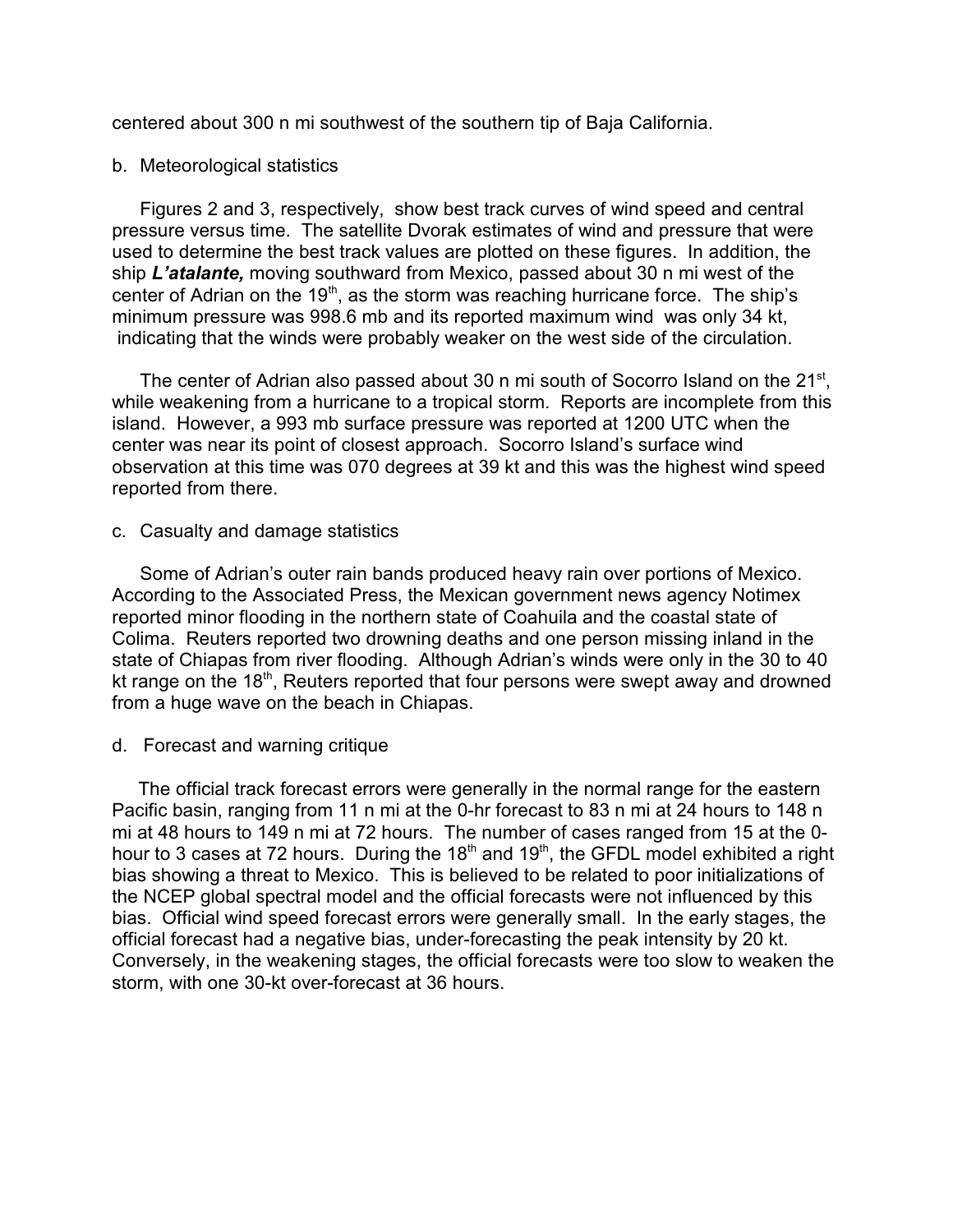| Date/time<br>(UTC) | Latitude<br>$(^{\circ}N)$ | Longitude<br>$(W^{\circ})$ | Pressure<br>(mb) | Wind<br>Speed<br>(kt) | <b>Stage</b>        |
|--------------------|---------------------------|----------------------------|------------------|-----------------------|---------------------|
| 18/0600            | 13.5                      | 98.2                       | 1006             | 30                    | trop. depression    |
| 1200               | 13.7                      | 99.2                       | 1005             | 30                    | $\epsilon$          |
| 1800               | 14.1                      | 100.4                      | 1004             | 35                    | tropical storm      |
| 19/0000            | 14.6                      | 101.8                      | 1003             | 40                    | $\alpha$            |
| 0600               | 15.1                      | 103.1                      | 1000             | 50                    | $\alpha$            |
| 1200               | 15.6                      | 104.5                      | 995              | 55                    | $\alpha$            |
| 1800               | 16.1                      | 105.7                      | 990              | 60                    | $\alpha$            |
| 20/0000            | 16.7                      | 106.8                      | 985              | 65                    | hurricane           |
| 0600               | 17.2                      | 107.8                      | 980              | 70                    | $\alpha$            |
| 1200               | 17.6                      | 108.8                      | 976              | 75                    | $\alpha$            |
| 1800               | 17.8                      | 109.7                      | 973              | 85                    | $\alpha$            |
| 21/0000            | 18.1                      | 110.6                      | 973              | 85                    | $\alpha$            |
| 0600               | 18.3                      | 111.3                      | 977              | 80                    | $\alpha$            |
| 1200               | 18.5                      | 111.7                      | 986              | 70                    | $\alpha$            |
| 1800               | 18.6                      | 111.9                      | 994              | 60                    | tropical storm      |
| 22/0000            | 18.7                      | 112.2                      | 998              | 45                    | $\alpha$            |
| 0600               | 18.7                      | 112.6                      | 1000             | 35                    | $\alpha$            |
| 1200               | 18.7                      | 112.9                      | 1002             | 30                    | trop. depression    |
| 1800               | 18.8                      | 113.1                      | 1004             | 25                    | $\mathfrak{c}$      |
|                    |                           |                            |                  |                       |                     |
| 21/0000            | 18.1                      | 110.6                      | 973              | 85                    | minimum<br>pressure |

Table 1. Preliminary Best Track - Hurricane Adrian, 18-22 June 1999.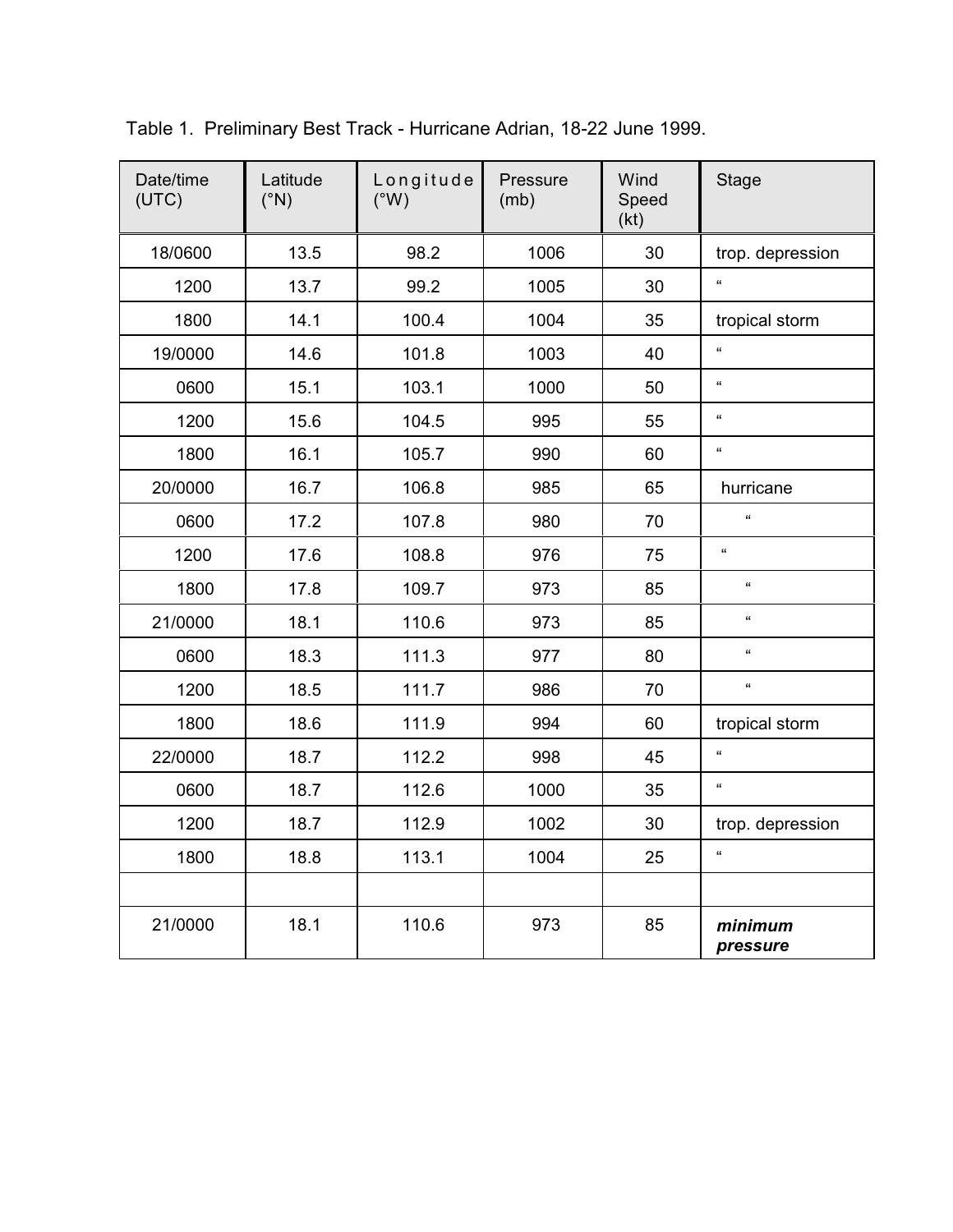

Fig. 1. Best track positions for Hurricane Adrian, June 18 - 22, 1999.



Fig. 2. Best track minimum central pressure curve for Hurricane Adrian, 18-22 June 1999.